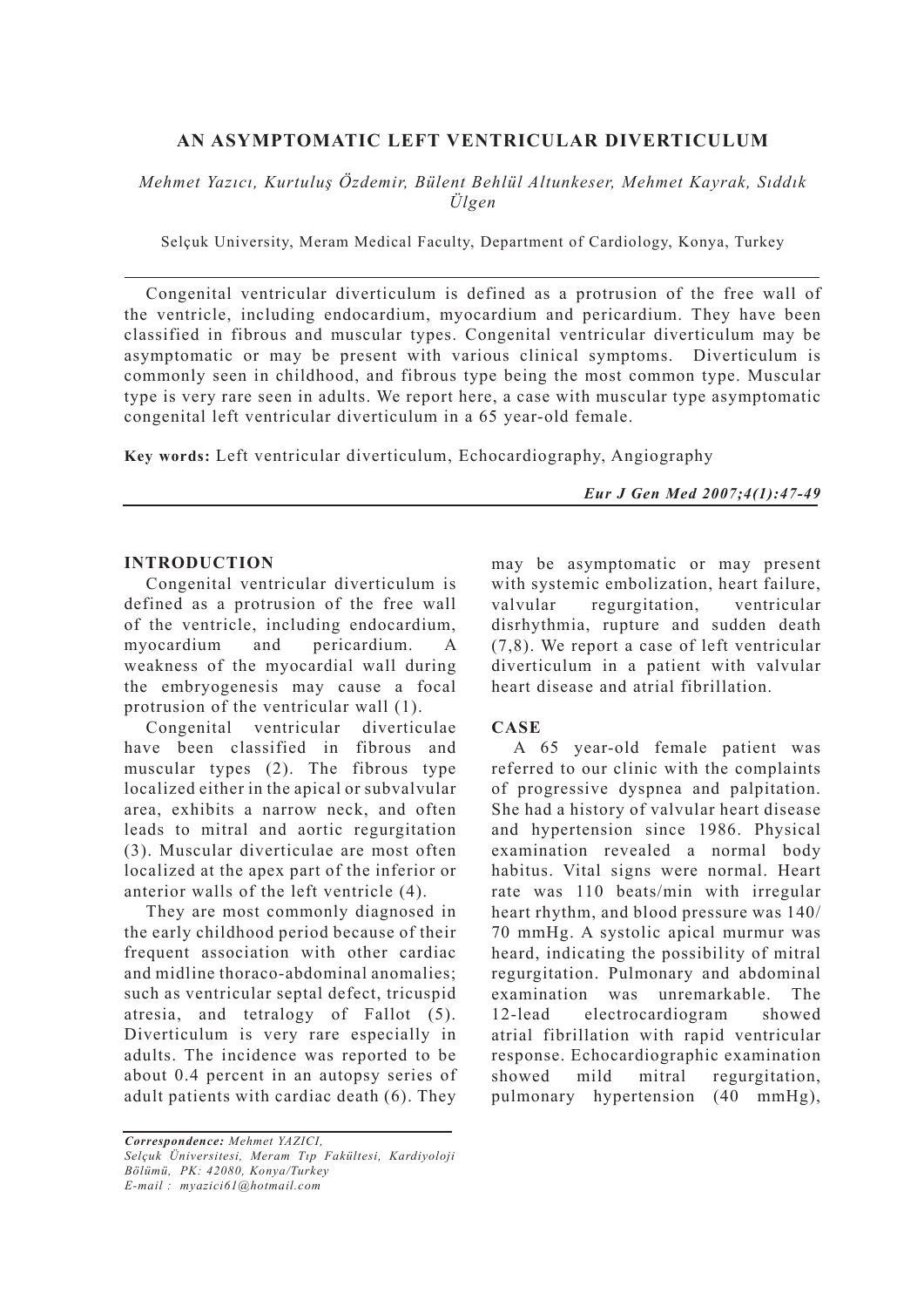

**Figures 1A-B: Transthoracic echocardiography demonstrating muscular diverticulum at the apex of left ventricle in systole and diastole (div: diverticulum).**

and contractile muscular diverticulum at the apex of left ventricle (Fig. IA-IB). Coronary angiogram was performed, which showed normal coronary arteries. Left ventriculography in the right anterior oblique view revealed an isolated contractile diverticulum 1,8 x 1,5 cm in size originating from the apex (Fig. IIA, IIB). Left ventriculography also revealed mild mitral regurgitation.

#### **DISCUSSION**

In child, ventricular diverticulum has been commonly observed as muscular type (9), the majority of ventricular diverticulum in adults have been classified as fibrous type (4). The fibrous type is localized near the atrioventricular valve ring. It is never associated with midline defects or congenitally cardiac malformations. As in our case, muscular diverticulae are usually localized at



**Figures 2A-B Left ventriculography in the right anterior oblique views during systole and diastole showing contraction of the diverticulum 1,8 x 1,5 cm in size originating from the apex (diverticul: diverticulum)**